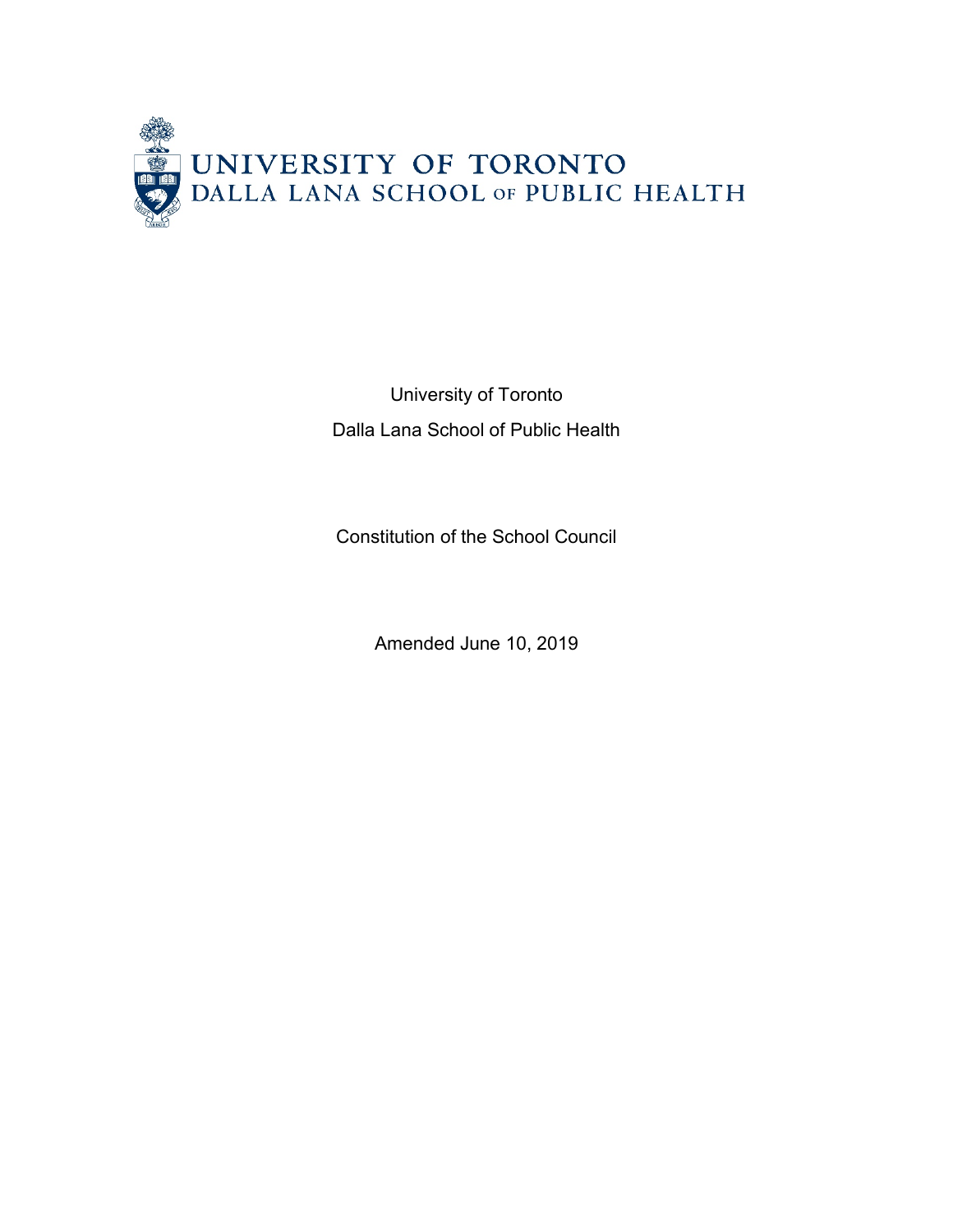# I. **DERIVATION OF AUTHORITY FROM THE U OF T ACT**

The Council of the Dalla Lana School of Public Health exercises its powers and duties under the *University of Toronto Act*, 1971, as amended.

# **II. DEFINITIONS**

In this Constitution and accompanying By-laws:

a) "School" means the Dalla Lana School of Public Health and "Council" means the properly composed Council of the Dalla Lana School of Public Health of the University of Toronto;

b) "Teaching Staff" means an individual with an academic appointment of 50% or greater in the School who holds the title of Professor; Associate Professor; Assistant; Professor; Professor, Teaching Stream; Associate Professor, Teaching Stream; Assistant Professor, Teaching Stream; Senior Lecturer; Lecturer; Senior Tutor; Tutor; Assistant Professor (conditional); or Assistant Professor, Teaching Stream (conditional).

c) "Other Academic Appointee" means:

1) a current university employee who is involved in the delivery of the School's academic programs and holds a part time academic appointment of less than 50% in the School and who holds the title of i) Professor; Associate Professor; Assistant Professor; Professor, Teaching Stream; Associate Professor, Teaching Stream; Assistant Professor, Teaching Stream; Senior Lecturer; Lecturer; Senior Tutor; or Tutor; or ii) is a Sessional Lecturer I, II or III; or

2) a status-only or adjunct faculty member of the Dalla Lana School of Public Health.

d) "Administrative Staff" means an appointed staff member of the School who is not a member of the Teaching Staff and who holds an appointment of 25% or more.

e) "Graduate Student" means any student registered in the School of Graduate Studies in a program of study leading to a degree, post-secondary diploma or for credit certificate in the Dalla Lana School of Public Health.

f) "Alumni" means anyone who has received a degree or post- secondary diploma, or for credit certificate from the School, or who has completed one year of full-time studies or equivalent while registered in the School, who is no longer registered as a student and who is not a member of the teaching or administrative staff of the University.

g) "Council" means the Council of the School;

h) "Dean" means the Dean of the School;

i) "External Stakeholder" means an individual who is not employed or appointed within the School and who is not a member of any other constituency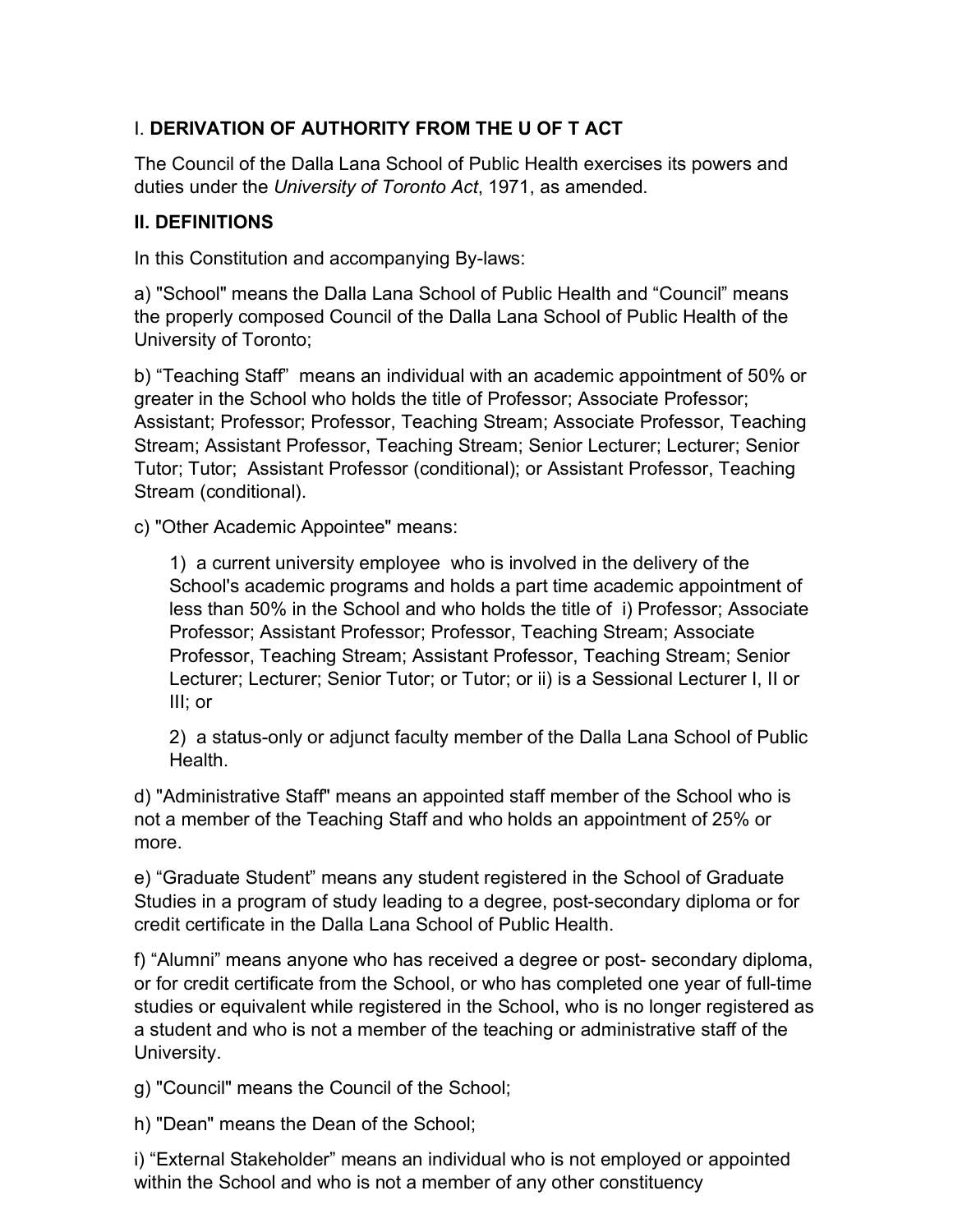j) "Postgraduate Trainee" means a medical school graduate who is enrolled in a postgraduate medical specialty (i.e., residency) training program in either Public Health and Preventive Medicine, or Occupational Medicine.

### **III. COUNCIL'S GENERAL POWERS AND DUTIES**

Subject to the provisions of the *University of Toronto Act*, 1971, as amended, and the approval, as required or as appropriate, of the Governing Council of the University, Council shall have the following powers and duties:

a) Council shall determine its composition, and the number, composition and authority of its committees.

### **Academic Policies**

b) Council recommends for approval to the appropriate body of Governing Council amendments to divisional academic policies. Academic policy sets out the principles for, the general directions of, and/or priorities for the teaching and research activities of the School.

### **Advisory Role**

c) Council plays an advisory role, tendering advice to the School administration.

## **IV. COUNCIL'S SPECIFIC POWERS AND DUTIES**

The specific power and duties of the Council are the following:

### **Determine Its Rules and Regulations**

a) Council shall determine the rules and regulations for governing its procedures and its decisions shall be made by resolutions passed at its meetings.

### **By-Laws**

- b) Council shall pass by-laws setting forth its procedures, regulating the exercise of its powers, and the calling and conduct of its meetings, and the method of appointment or election of its members.
- c) The By-Laws are subject to a review by Council at least every 5 years.

## **Establish Committees**

d) Council shall have the power to establish, alter, or disband its committees as deemed necessary and to determine their composition, authority, quorum, and method of appointment of their members and chairs. Council has authority over recommendations brought forward by such committees, be that in its decision-making capacity or in its advisory role.

The composition, powers, duties, and procedures of Standing and Special Committees shall be set forth in the By-Laws of Council.

### **Admissions**

e) Council shall determine the standards of admission of students to the School. New admissions policies and practices or amendments to existing ones which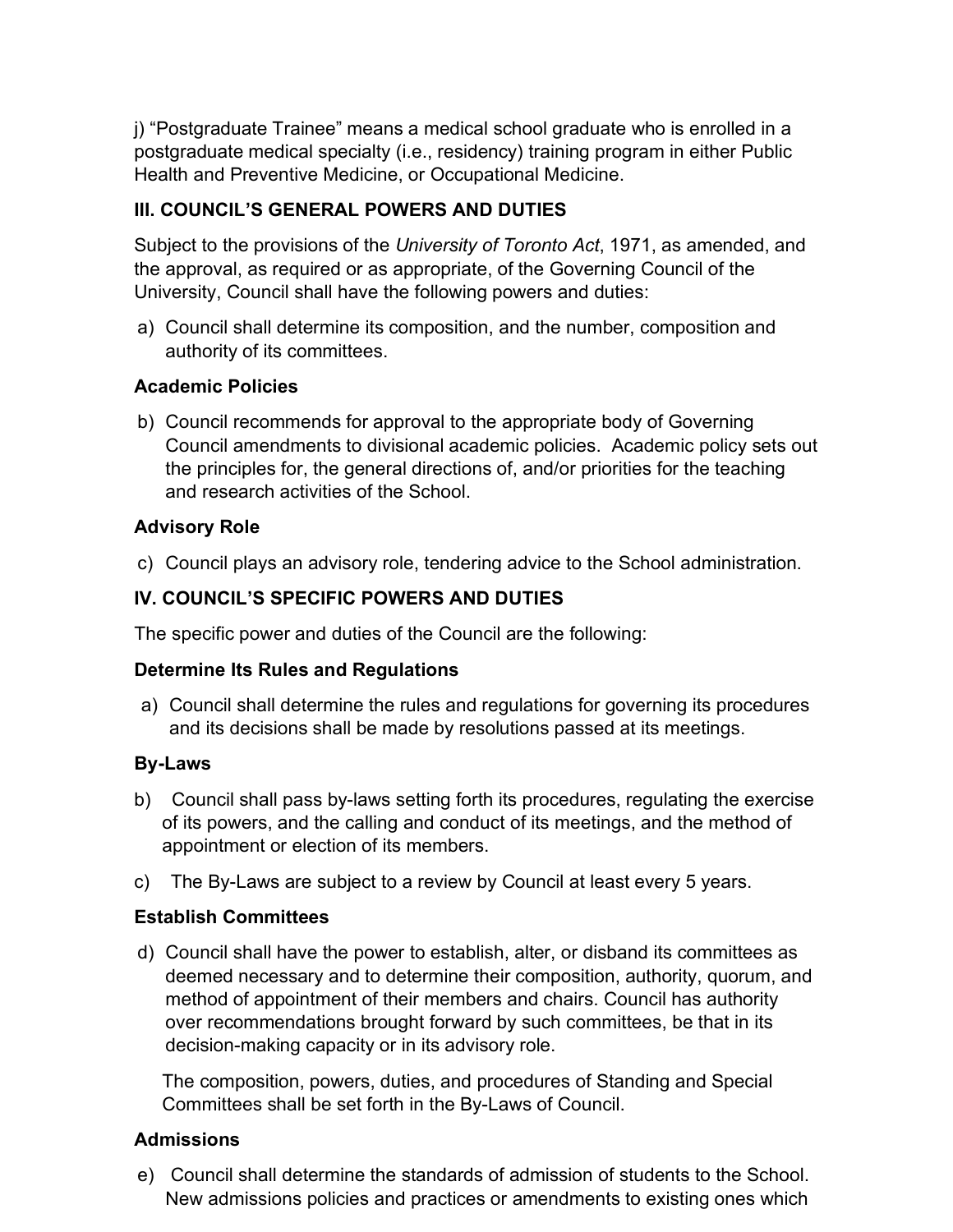affect the whole School are recommended to the appropriate body of Governing Council for approval.

#### **Awards**

f) Council shall award scholarships, bursaries, prizes and other awards in the gift of the School and may delegate this responsibility to committees or offers of the School.

### **Petitions and Appeals**

g) Procedures for academic appeals by graduate students are determined by the School of Graduate Studies in accordance with the *Policy on Academic Appeals* within Divisions.

### **Academic Programs**

- h) Council shall consider the content, quality, and requirements of the academic programs and courses of study that lead to degrees, diplomas, certificates, and credit and non-credit courses over which the School has authority; it shall consider proposals for the closure of any such programs or courses of study; and it shall monitor the quality and standards of the programs and courses of study.
- g) Council shall recommend for approval to the appropriate body of Governing Council proposals for the establishment and closure of academic programs.
- h) Council shall have delegated authority to approve proposals for the establishment and closure of Category 1 and Category 2 for credit certificates in accordance with the Policy on Certificates (For Credit and Not-for-Credit). These approvals shall be reported annually for information to the appropriate body of Governing Council.
- i) Council shall have delegated authority to approve proposals for major and minor modifications to existing academic programs, diplomas, and certificates<sup>1</sup>. All major modifications shall be reported annually for information to the appropriate body of Governing Council.

### **Delegation of Authority**

Subject to the provisions of the above, Council may delegate its authority for the approval of minor modifications to academic programs to various committees. All such changes shall be reported for information to Council. The decision of whether a matter is major or minor may be made by the Committee Chair in consultation with the Chair of Council, and/or the Dean or his/her designate, and/or the Vice-President and Provost or his/her designate.

 $<sup>1</sup>$  Definitions of major modifications of existing programs, minor modifications, and new academic programs</sup> are provided in the *University of Toronto Quality Assurance Process* and are subject to change. Guidance from the Office of the Vice-Provost, Academic Programs, should be sought prior to the development of any such proposal.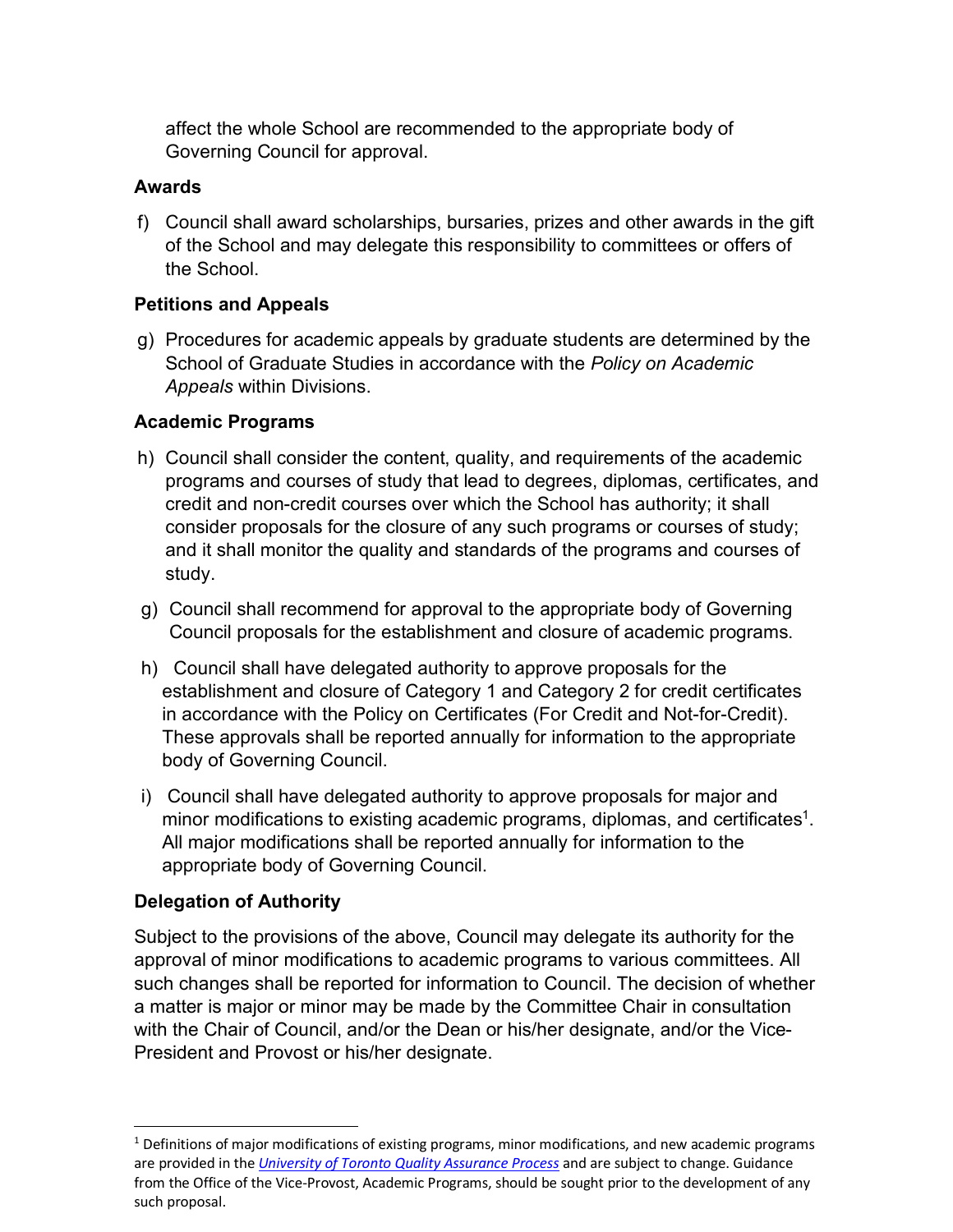## **Academic and Interdisciplinary Units**

k) Council shall consider and recommend for approval to the Governing Council proposals concerning academic units. Council shall also review and approve or recommend for approval to the Governing Council proposals concerning Extra-Departmental Units in the School, pursuant to the *Policy on Interdisciplinary Education and Research Planning* and the *Guidelines for Extra-Departmental Units*.

## **Review of Academic Programs and Units**

l) Council may be one venue in which consideration and discussion of a review report of an academic program and/or unit may occur, consistent with the protocol outlined in the University of Toronto Quality Assurance Process.

## **Transcript Notations**

m) Council shall have delegated authority to approve transcript notations within existing degree programs, in accordance with University policy. An annual report on such actions, as required by policy, shall be provided for information to the appropriate body of Governing Council.

# **V. POWERS, DUTIES AND RESPONSIBILITIES OF THE DEAN**

- a) Council recognizes that the Dean exercises powers under the authority of the *Policy on Appointments of Academic Administrators* which states that "the Dean of the School is the chief executive officer of the School and reports directly to the Vice-President and Provost."
- b) While the Dean may delegate authority to other academic administrators in the School, the Dean retains responsibility for the overall direction of the School and, in particular, for authority over the budget, appointments and promotions, and extra-School relationships. In this respect, Council recognizes that the Dean has ultimate authority for the allocation and management of the School's resources.
- c) The Dean shall consult with the members of the School on matters of policy and practice but is ultimately responsible for all administrative decisions that are within his/her jurisdiction and authority.
- d) The Dean shall advise Council of the resource implications of proposed academic policies.
- e) The Dean shall consult with Council on administrative proposals that may have a significant impact on the academic programs of the School.

# **VI. MEMBERSHIP OF THE COUNCIL**

Elected or appointed members (voting, unless otherwise noted):

i) All Teaching Staff of the School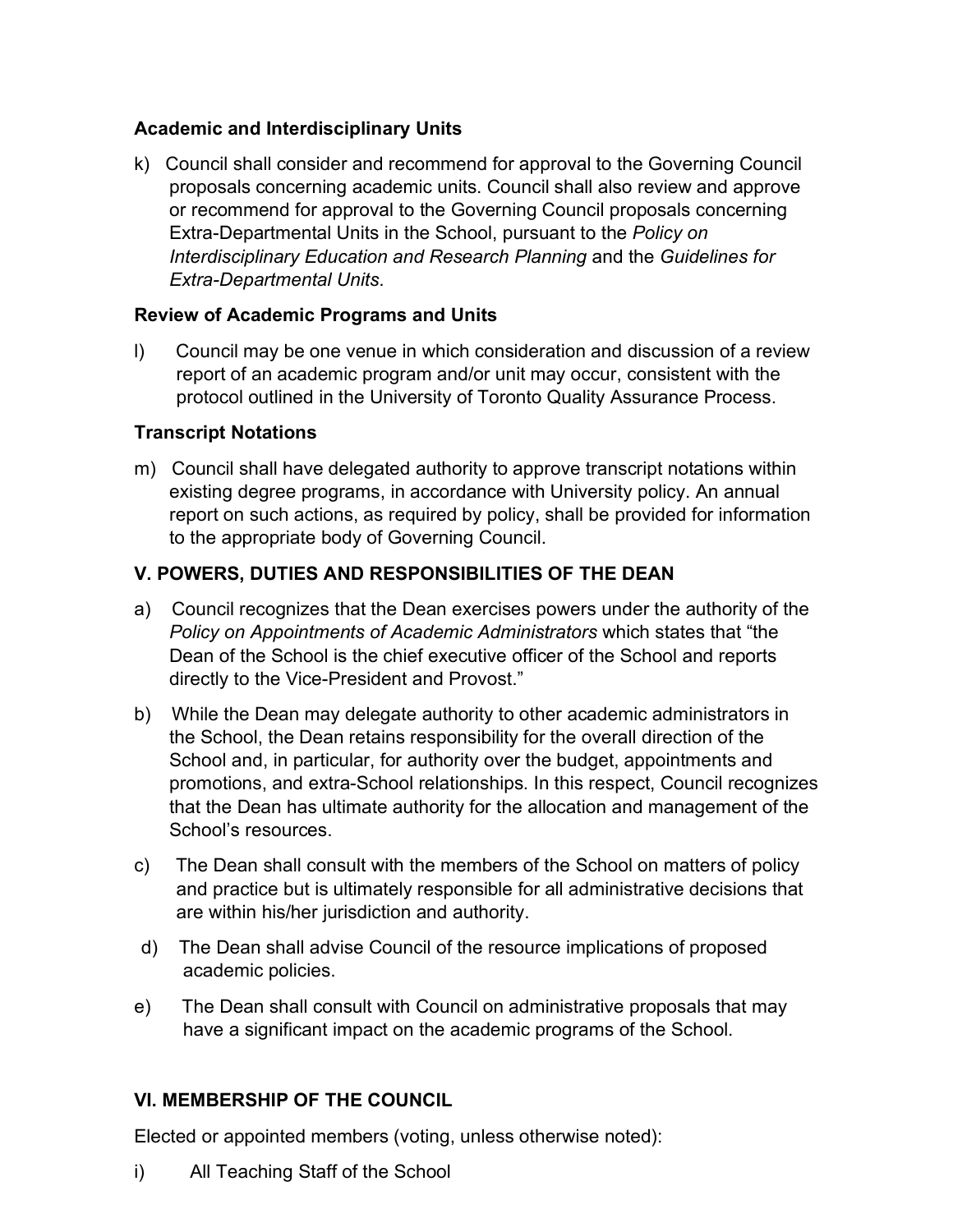- ii) Fifteen (15) Other Academic Appointees
- iii) Four (4) Administrative Staff
- iv) Students/Trainees

a. Two (2) doctoral students from the Graduate Department of Public Health Sciences;

b. Four (4) masters students of the Graduate Department of Public Health Sciences;

c. Two (2) doctoral students from the Graduate Department of Health Policy, Management and Evaluation;

d. Two (2) doctoral-stream masters students from the Graduate Department of Health Policy, Management and Evaluation;

e. Two (2) professional-stream masters students from the Graduate Department of Health Policy, Management and Evaluation;

f. One (1) Postgraduate Trainee

- v) Two (2) alumni from both graduate units
- vi) Up to two (2) emeritus professors of the School.
- vii. Up to two External Stakeholders as appointed by the Dean
- vii) Ex-officio members (if otherwise not a member of Council)
	- a. The President of the University or designate;
	- b. The Vice-President and Provost or designate;

c. The Vice-Provost, Relations with Health Care Institutions or designate;

- d. The Dean of the School of Graduate Studies or designate;
- e. The University Librarian or designate;
- f. The Dean of the School;

g. The Director of the Institute of Health Policy, Management and Evaluation (IHPME);

- h. The Associate Deans of the School
- i. The Chief Administrative Officer of the School;
- j. The Administrative and Financial Manager of IHPME;
- k. The President of the Public Health Students' Association;
- l. The President of the IHPME Graduate Students' Union;
- m. The President of the Public Health Sciences Alumni Association;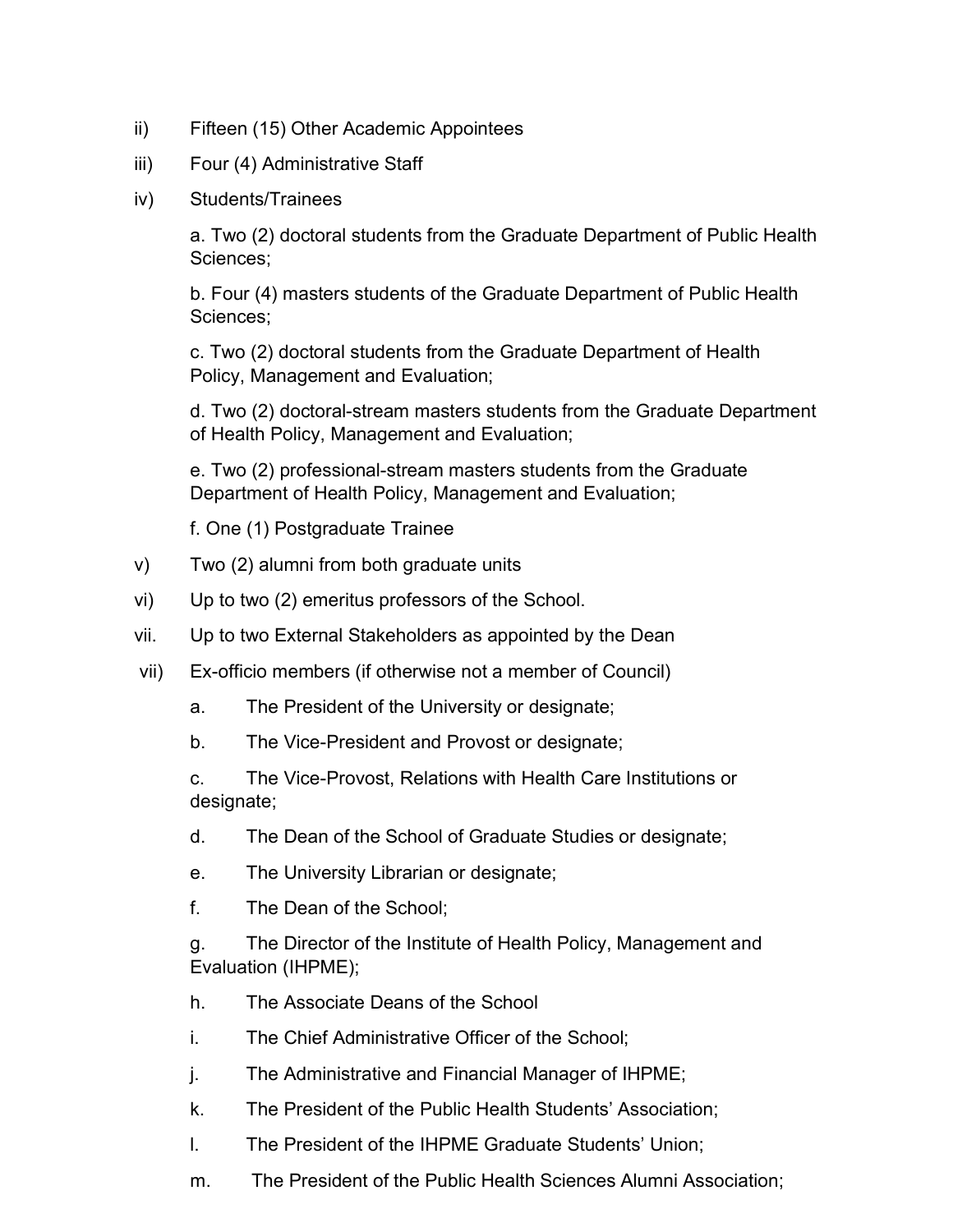- n. The President of the Society of IHPME Graduates
- o. The School Council Secretary (non-voting)

## **VII. TERM AND QUORUM OF COUNCIL**

- a) The term of office of members of Council and its Committees shall be from July 1 to June 30, with the term of Student members beginning in September.
- b) The quorum for a meeting of Council shall be one-third of the voting members. This number shall be determined each year.

## **VIII. OFFICERS**

### **Chair and Vice-Chair**

a) The Council normally shall elect at its final meeting of the year, by and from among its members for that year, a Chair and Vice-Chair for the succeeding two (2) years and for a maximum of two (2) consecutive terms. The Chair shall be a non-voting member of the Council.

### **Presiding Officer**

- b) The Chair shall president at all meetings of Council. In the absence of the Chair, the Vice-Chair shall preside. In the absence of both the Chair and the Vice-Chair, any member of the Executive Committee may convene the meeting and a Chair shall be chosen by a majority of the voting members present for the meeting.
- c) The Chair, shall in addition to his/her duties as a member of Council, maintain order and decorum and exercise such authority as may be necessary to conduct meetings in conformity with the By-Laws of Council.

### **Secretary**

d) The Secretary of Council shall be appointed by the Dean in consultation with the Chair. The Secretary shall be a non-voting *ex-officio* member of Council.

## **IX. MEETINGS**

### **Regular Meetings**

a) There shall normally be three (3) meetings of Council in each academic year, with the inaugural meeting held in the fall term and the final meeting in the spring term. Notice of each meeting, including a proposed agenda, shall be given to members at least one (1) week in advance of the meeting.

## **Special Meetings**

b) A special meeting may be called by the Chair of the council, the Den of the School, or upon written request of not lesser than 10% of members of Council, and shall be convened within 10 days to consider the matters requiring the meeting. Notice of such a meeting shall be given at least one (1) week prior to the meeting.